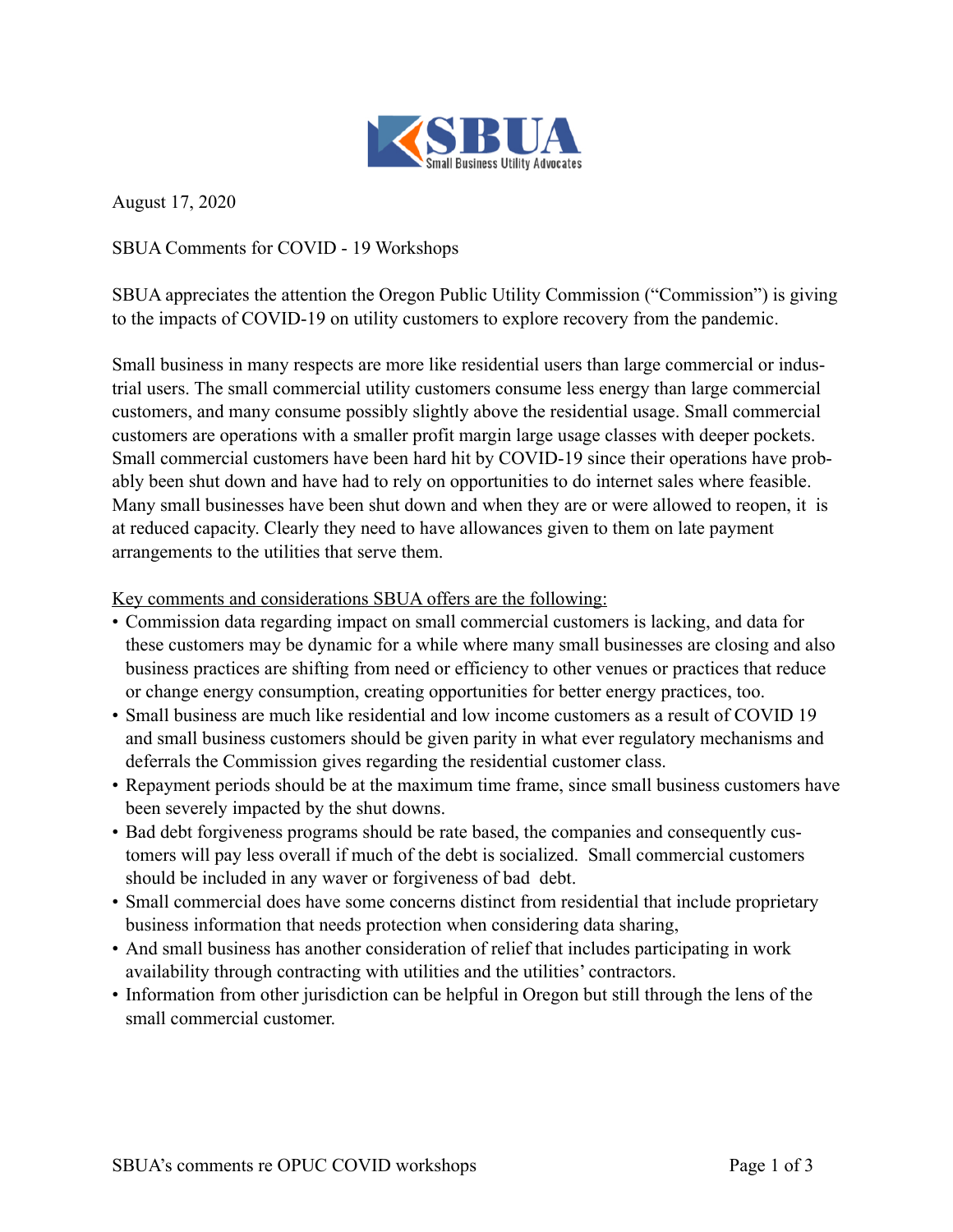## Re available data:

There is a large impact on small business and small commercial, but it is not measured, and may not be able to be measured well for some time. For this reason any solution regarding these customers should extend out in time as the challenge will be long lived.

There is a huge impact on small business from the pandemic. Many organizations, government and private, have been focusing on the impact of COVID-19 on small business. For Oregon, one report estimated that estimated loss of 10% Portland metro, 30% rural Oregon small business due to COVID-19[.1](#page-1-0)

<span id="page-1-1"></span>As the pandemic continues the losses cannot be measured completely, and this is especially true where data regarding impact on small commercial customers in Oregon is not yet known, or not included among the data gathered and posted on the OPUC's COVID webpage: [https://](https://www.oregon.gov/puc/utilities/Pages/COVID-19-Impacts.aspx) [www.oregon.gov/puc/utilities/Pages/COVID-19-Impacts.aspx](https://www.oregon.gov/puc/utilities/Pages/COVID-19-Impacts.aspx). Most Commission COVID workshop posted information, though not all, has focused on residential customers including low income residential. Some workshop dialogue has, however, included references to large impact on small commercial customers.

SBUA appreciates that in Oregon there is an across the board suspension of small commercial disconnects, and efforts by utilities to reach out to small business customers with various other options are appreciated, and these should be continued for a while.

While data is helpful there should be some exploration of the issue of sharing proprietary information or lists of small business customers to the COVID stakeholder group, to ensure appropriate protective measures are in place re information re specific accounts.

## Re other jurisdictions information:

There are some lessons being learned from other jurisdictions that are instructive where these jurisdictions may impact the dialogue and decisions in this Commission regarding small commercial customers.

While there is a lack of data re the small commercial customer, there is information through the federal transcript includes a statement that "it's fair to say that there's been a meaningful and increasing amount of delinquent customer accounts, less so on a residential level, more so on industrial and commercial."

A review of and contact with participants of Illinois Commerce Commission ("ICC") matter confirms that small commercial were not represented in those proceedings, ICC Docket No.

<span id="page-1-0"></span><sup>&</sup>lt;sup>[1](#page-1-1)</sup> Energy Trust of Oregon Conservation Advisory Council ("CAC") April 2020.